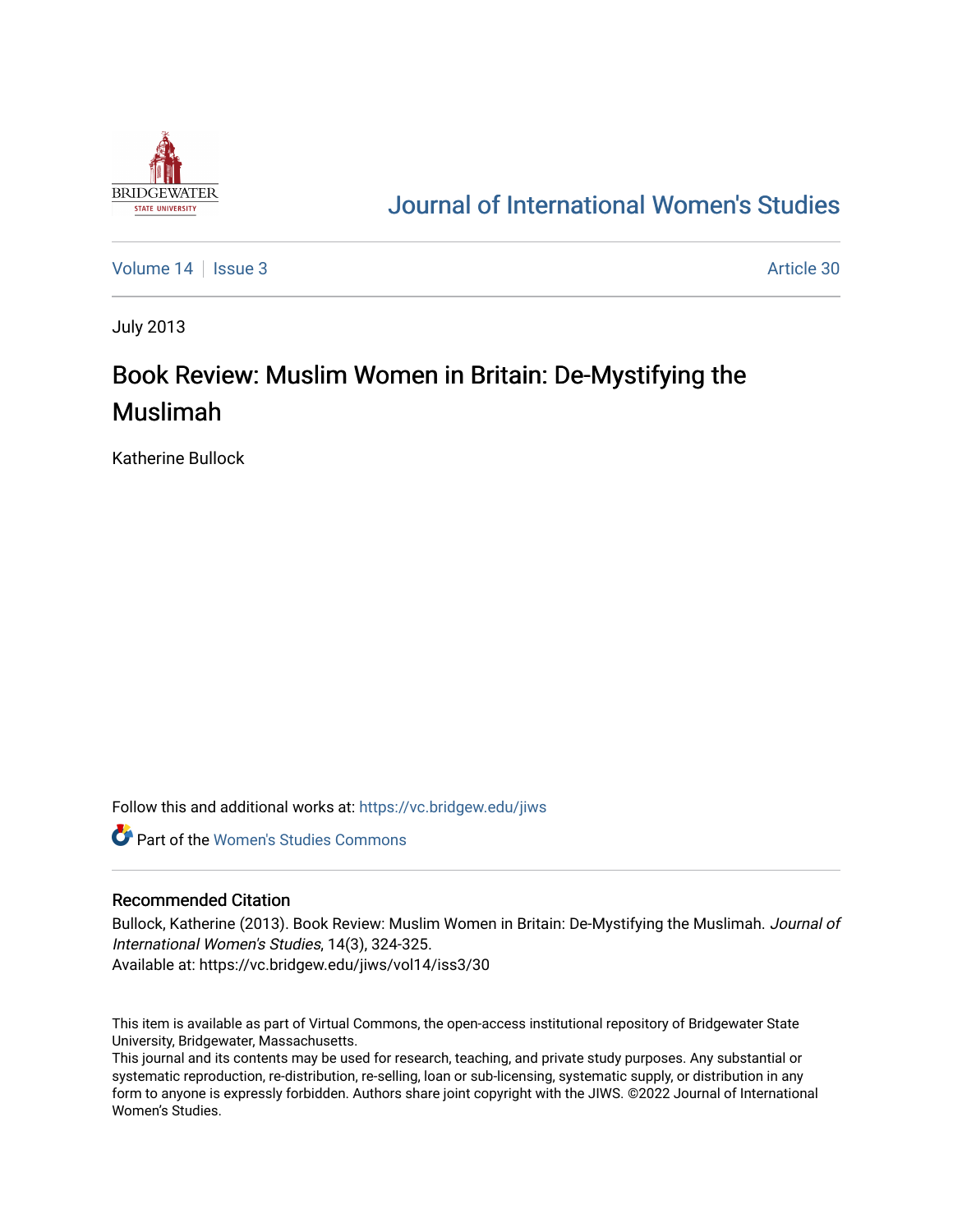#### Bullock: Book Review

This journal and its contents may be used for research, teaching and private study purposes. Any substantial or systematic reproduction, re-distribution, re-selling, loan or sub-licensing, systematic supply or distribution in any form to anyone is expressly forbidden. ©2013 Journal of International Women's Studies.

### **Muslim Women in Britain: De-Mystifying the Muslimah. 2012. Sariya Contractor. London: Routledge. 202pp. Hardcover (\$135). ISBN 9780415669962**

Reviewed by Katherine Bullock<sup>1</sup>

As the title of this book suggests, its aim is to "demystify" the understanding of Muslim women in Britain. Demystify is to make clear, make less mysterious. Contractor proposes to do this using Muslim women's narratives themselves, "to give voice to Muslim women," a phrase often repeated throughout the book.

Since I had had the same goal and a similar method with a book about Muslim women in Canada more than ten years ago, my first reaction as I began reading was, not that Contractor is treading old ground and not offering something 'original'. Rather a sense of dismay - that in spite of mine and others' work dedicated to the same goal, of dispelling ignorance about Muslim women in Western societies was still necessary. Because it is patently obvious that the situation of Muslim women, especially those in hijab, is worse now than it was ten years ago. That a book which gives voice to Muslim women in order to shine light on continuing negative stereotypes of her as "oppressed" is needed cannot be disputed. Contractor has seen a need and spoken eloquently to such need.

It is here that Contractor makes her most important contribution both to the pragmatics of dispelling negative stereotypes and to the academic literature: the recognition that to tell a story that will demystify one must be heard (p. 45). Her research is "action research" and collaborative, one in which Muslim women create digital self-representations. Contractor weaves parts of her own story as a convert to Islam who wears hijab throughout her analysis. These digital stories are then presented to audiences who discuss their views of Muslim women before and after seeing the films, providing Contractor with valuable data on the salutary effect of sharing Muslim women's narratives with non-Muslim audiences.

Contractor argues that in-groups and out-groups are created by collective memories, by storytelling about society (p. 66–7), so emancipation can be achieved only through deconstructing and re-constructing collective memory to include the previous out-groups. Her book aims to give voice to Muslim women so they can insert their voices into a reconstructed British collective narrative about who Britons are. *Muslim Women in Britain* contains three parts: Giving Voice, Taking Voice and Hearing Voice. The two chapters of Part One discuss the historicity of modern stereotypes and lays out Contractor's theory and methodology. It includes a very nice discussion of her journey from being suspicious of feminism, like many Muslim women, seeing it as an anti-spiritual imperial ideology complicit in the stereotyping of Muslim women, to embracing feminism, as entailing "women's demands and activism for their full human rights as human beings."

The author (Contractor) is cognizant of the range of perspectives both within Islam, some that are emancipatory for women and others that are patriarchal, as well as within feminism, some that are imperialistic and others that are not. So she positions Muslim women not as a single simplistic identity – it's not a flipside of "Muslim women are not oppressed but liberated."

 $\overline{\phantom{a}}$ 

<sup>&</sup>lt;sup>1</sup> Department of Political Science University of Toronto at Mississauga